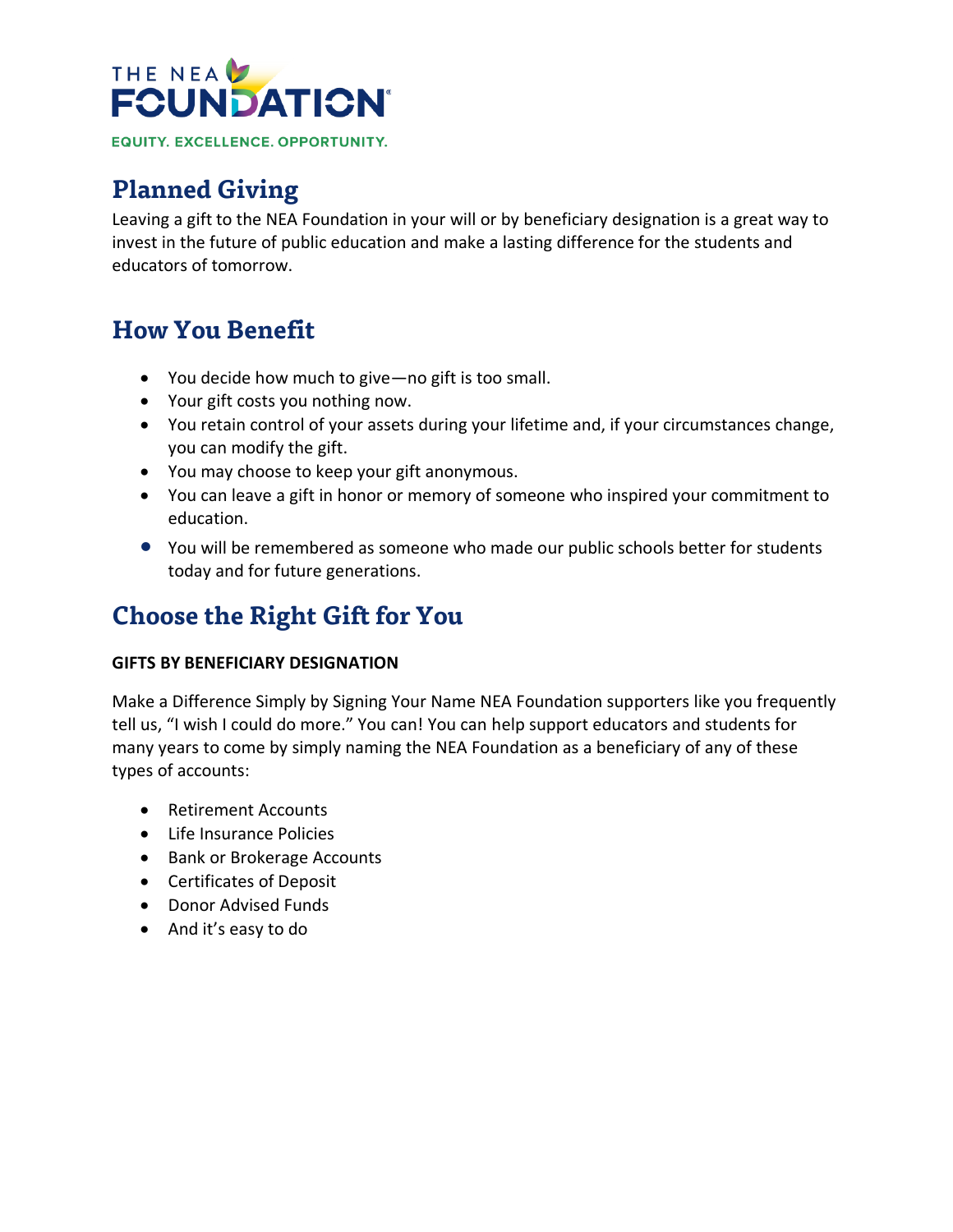## THE NEA **FCUNDATION® EQUITY. EXCELLENCE. OPPORTUNITY. MAKE THE MOST OF YOUR IRA**

If you are over age 70  $\frac{1}{2}$ , you can save on income tax when making donations to qualified charities, such as the NEA Foundation, directly from your Individual Retirement Account (IRA).

## **GIFTS IN YOUR WILL**

Leave a Gift that Costs You Nothing Now You can take care of family first, and include the NEA Foundation to receive a specific amount or percentage of your estate. Or, name us a contingent beneficiary, so educators and students are next in line after your loved ones.

# **PLEASE TELL US ABOUT YOUR GIFT!**

If you leave a gift for the future of education, we welcome the chance to say thank you. Plus, you can set an example and inspire others to consider this type of gift to the NEA Foundation. With a gift that costs you nothing now, you can forever be remembered as someone who believes in the power of public education.

#### **WE'RE HERE TO HELP**

To notify us of a legacy gift you have planned, or to discuss the best gift option for you, please contact Meg Porta at 202-822-7803 or at mporta@nea.org.

## **How to Leave a Gift**

#### **MAKE YOUR MARK**

Leaving a gift is easy and rewarding. Many people are surprised to learn how easy it is to make a lasting difference for the charities they love by leaving a gift in their will or by naming them as beneficiaries of a retirement plan or and other financial account. Benefits to You:

- You can take care of your family first.
- Your gift costs you nothing now.
- You are not locked in and can change your mind if circumstances change

## **HOW TO NAME THE NEA FOUNDATION AS A**

**BENEFICIARY** Support public education for years to come simply by signing your

name on a beneficiary designation form.

Step 1: Obtain the appropriate forms on the account website or by calling the customer service number on your statement to request that a form be mailed to you.